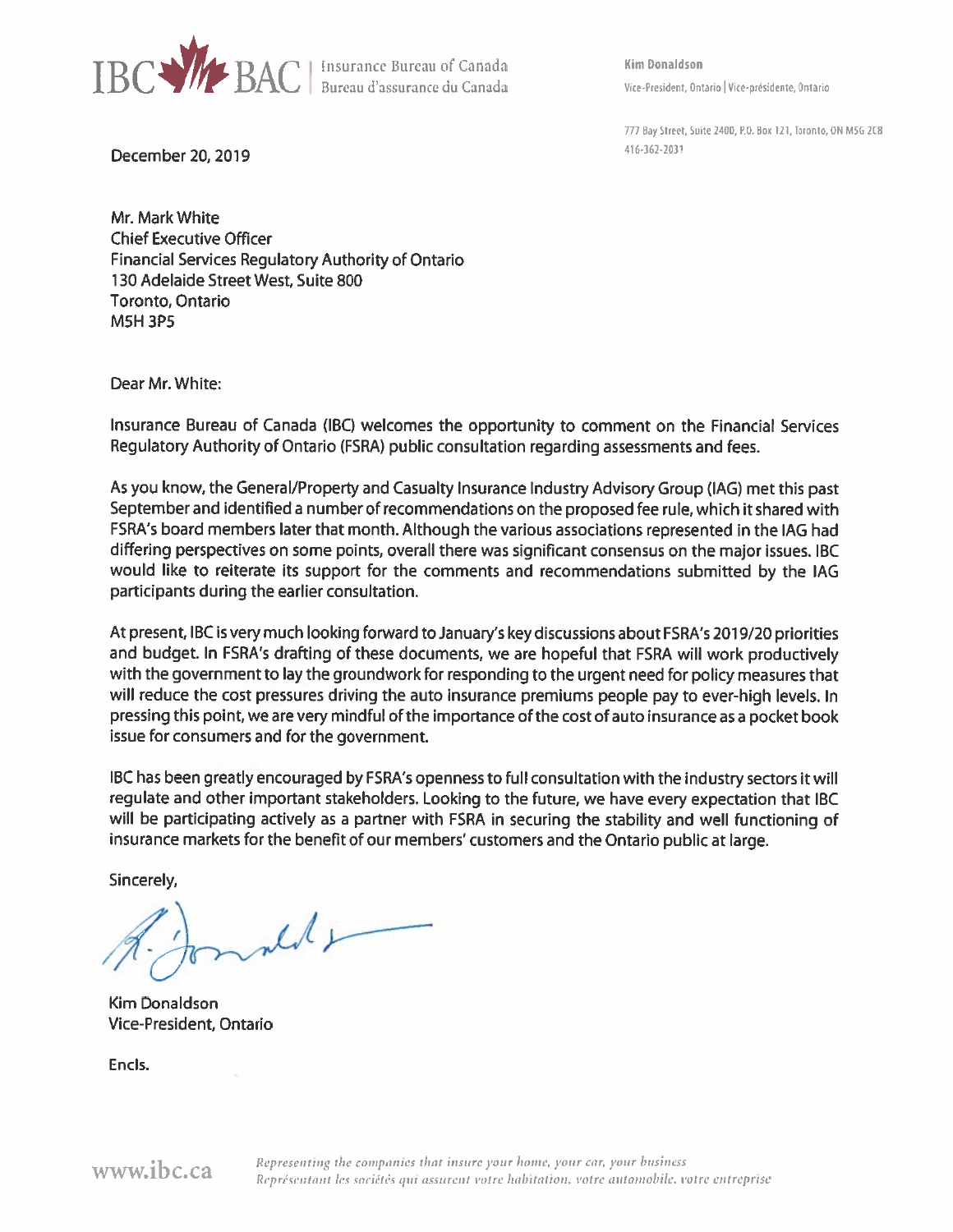# Notes to support P&C industry associations' presentation to FSRA Board members on the proposed **FSRA Pay Rule**





ONTARIO MUTUAL **INSURANCE ASSOCIATION** 







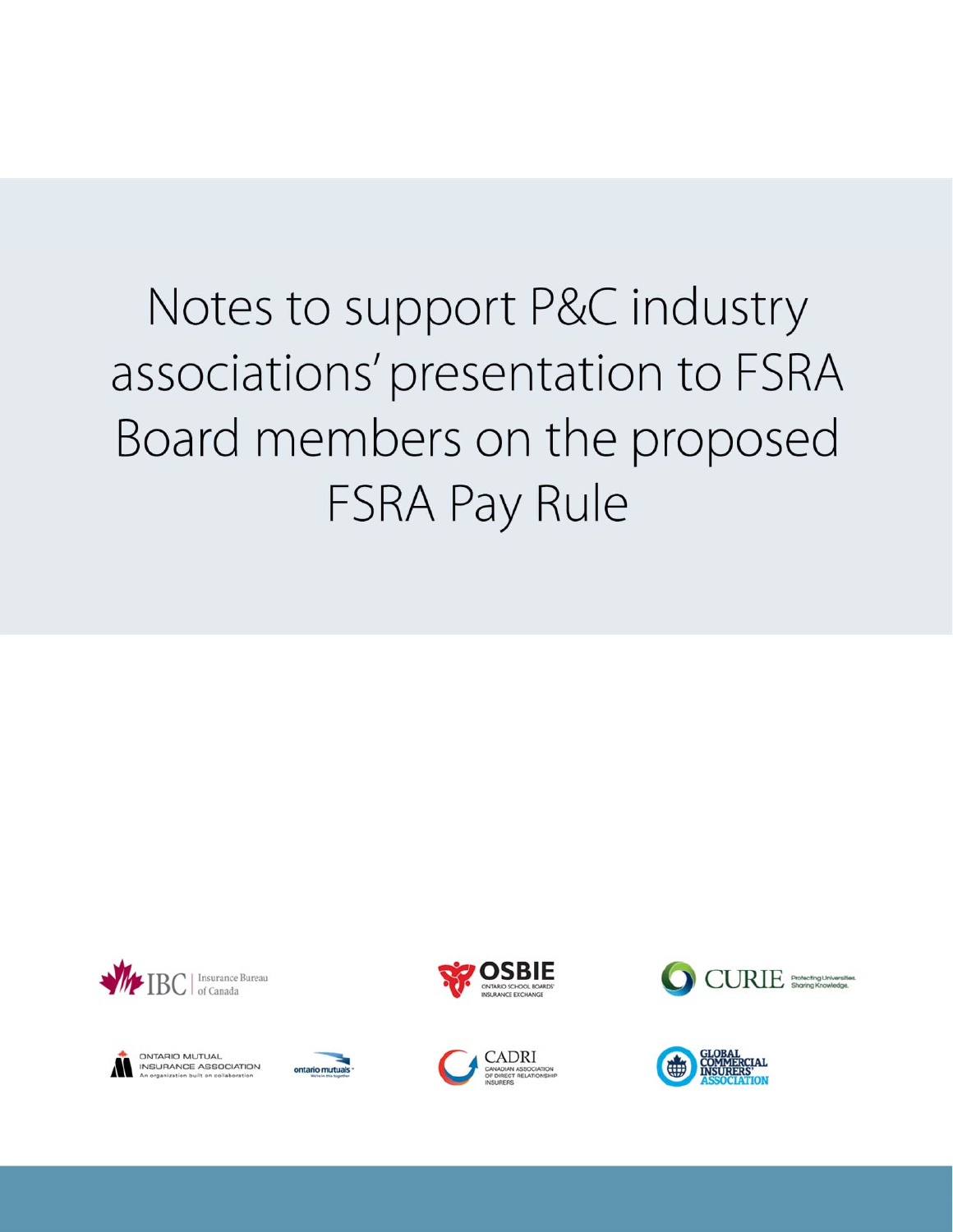#### **I. Introduction**

- We appreciate the opportunity provided to the associations representing the various segments of Ontario's P&C insurance industry to provide our observations and recommendations on the proposed fee rule for FSRA.
- In the very short time that was made available, the associations have consulted among themselves to identify the key advice on the proposed rule that we want to share with the Board members. And we are happy to report that despite different perspectives on some issues brought by each of the associations, overall we have found significant consensus on the messages on which we want to be heard.
- Through this presentation, we hope to answer the questions that we understand FSRA wants to hear from us on. But we will be pleased to try to answer any further questions from you, and are hopeful that you will be able to shed light on some issues that FSRA's background materials have left unclear.

### **II. Budgetary pressures on FSRA**

- Our associations put great value on the importance of creating and maintaining a high-quality regulatory authority for Ontario's financial sectors. As we emphasized throughout the Expert Panel review, we are looking for a regulator that is independent from the government, a regulator whose overall approach emphasizes principle‐ and evidence‐based regulation, and one that is both able and willing to act nimbly when problems arise that threaten the stability of our industries and the interests of consumers.
- We understand that FSRA faces very real budgetary pressures during its initial years of operation. These pressures come with, among other factors, FSRA's establishment as an independent agency; start-up IT and personnel costs; and the regulator's need to acquire new competencies to better oversee important issue areas, such as the medical/rehabilitation services that the P&C industry pays for largely through auto insurance.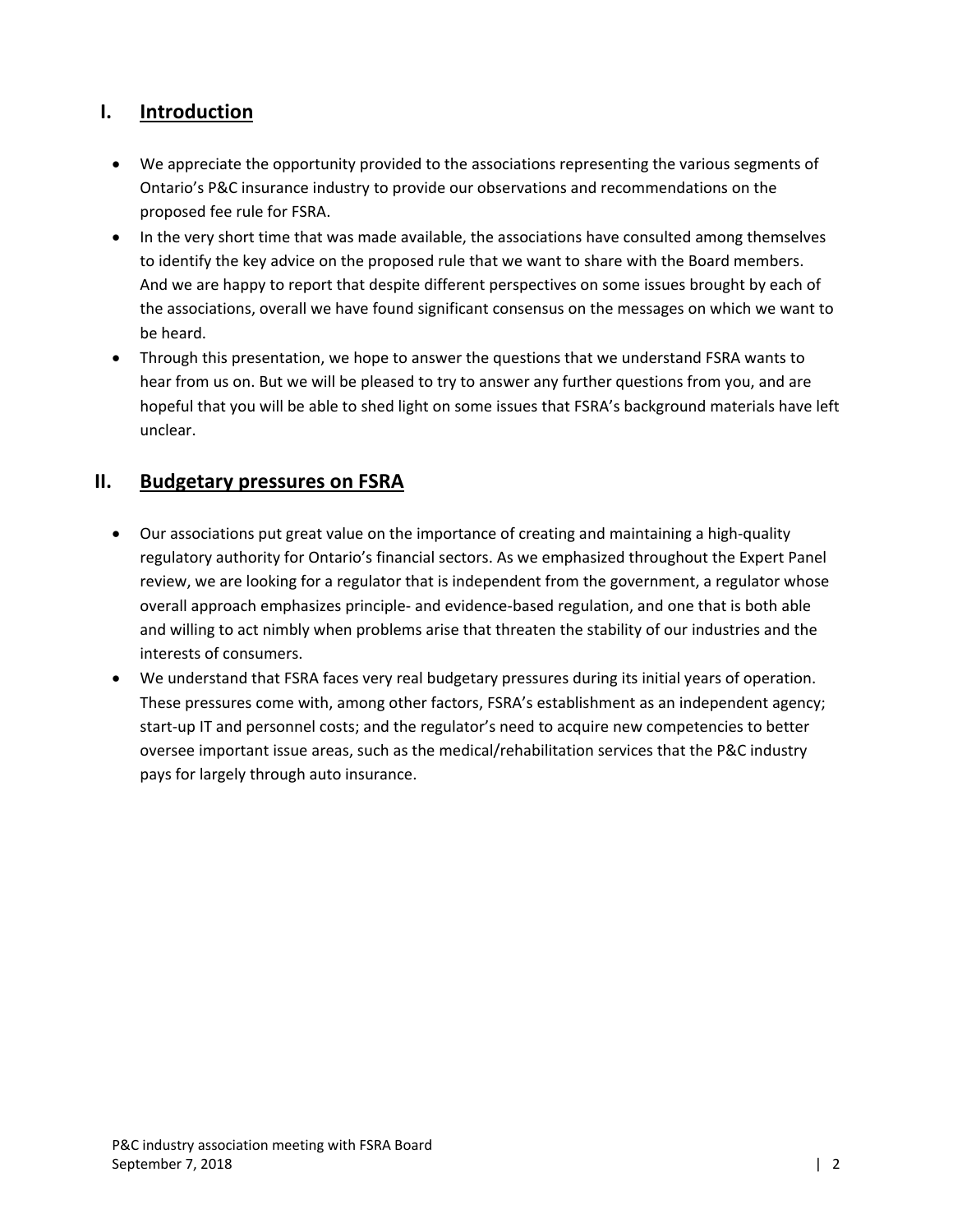## **III. Industry capability to absorb a sizable increase in ON regulatory costs?**

- Clearly, the industry's ability to shoulder a steep rise in regulatory costs is very limited. Insurance companies are already beleaguered by multiple disruptive forces that are continuing to put pressure on insurers from the perspectives of growth, profitability, compliance and risk management.
- Nationally, the P&C industry has been experiencing very low returns by historical standards:
	- o Reported ROE in 2016 and 2017 was 5.6% and 6.8%, respectively.
	- o For the first half of 2018, OSFI's financial‐year results point to an estimated ROE of 2.2%.
- In Ontario almost 50% of P&C revenue comes from auto insurance, a deeply troubled business that has been delivering poor and deteriorating results for several years.
	- o While the long‐studied need for comprehensive reform of the injury claims components of ON's auto insurance system has been validated, it has not been acted on. Moreover, recent years have seen auto physical damage costs rise at an alarming rate.
	- o Yet a further risk to the industry resides in yet‐unknown costs that may come from the new government's directions.
	- Additionally, and as in the rest of the country, the ON P&C industry has been coping with staggering losses from the steady increase in catastrophic weather events – already in the first half of 2018, these losses in Ontario alone have amounted to an estimated \$909 million.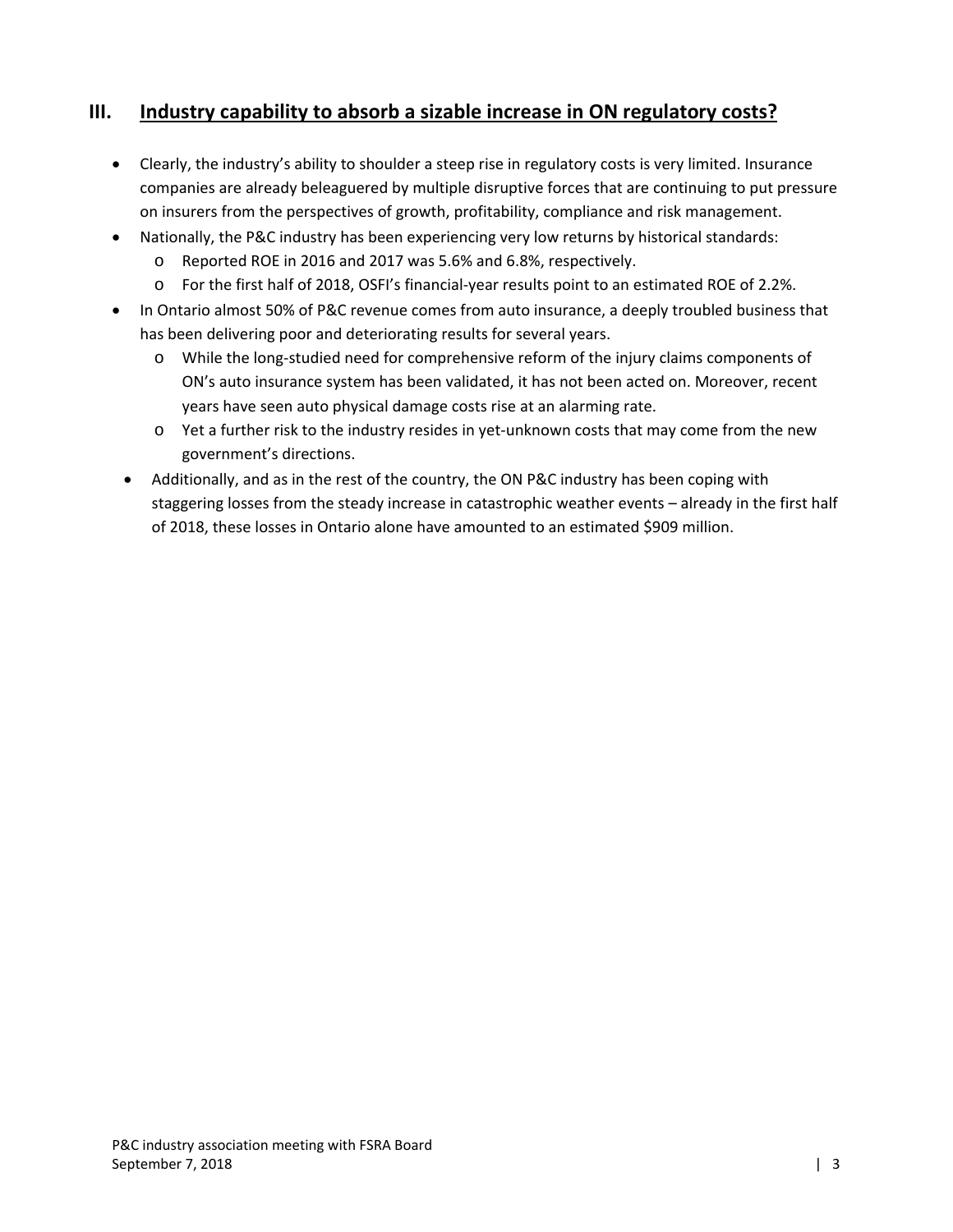## **IV. Key factors in the P&C industry's response to the proposed \$90M – \$115M range in the regulator's budget**

- Impact of FSRA's cost projections on the P&C industry
	- According to pp 13 and 14 of FSRA's slide deck, the budget range would add between \$1.8M and \$12.2M to the industry's regulatory cost burden, and the P&C industry's share of the total FSRA budget would rise from about 35% to 37–38%.
	- In light of the industry's current financial circumstances, companies are in the process of cutting back on expenditures, meaning that higher regulatory costs will have to be accommodated within companies' efforts to reduce overall expenses.
- Accountability/transparency
	- FSRA states that the low‐end \$90M projection is based on a combination of FSCO and DICO budgets.
		- Question: While it is reasonable to assume that in combining two agencies, some administrative efficiencies are achievable – Has this potential been explored?
	- FSRA states that the high‐end \$115M projection represents monies "to support transformation and investment."

 Question: The associations have observed that the information provided by FSRA is not sufficient to enable a full explanation to their members regarding the additional services they would be paying for if the high‐end budget is adopted. With particular regard to investment in new technology, the associations have noted that for the last number of years, FSCO has made it a top priority to work on technology modernization and associated process re‐design – How much of the product of that work is now available to FSRA to reduce the need for large technology investments while maintaining a high standard of efficient, cost-effective operations?

- Need for adequate notice
	- It is obvious that any major change in the regulator's policies is more difficult for companies to manage if sufficient time is not provided for the industry to make necessary adjustments. With respect to a potentially large increase in regulatory costs, the P&C industry associations agree that this axiom carries some important implications, in particular:
		- The notice of the proposed change should be provided as early as possible and the rationale transparently explained – to allow informed input from the industry and other stakeholders.
		- When the proposed change would result in significant cost and/or administrative burdens for the industry, every effort should be made to mitigate the impact through such means as graduated implementation of the change and the introduction of offsetting savings/efficiency measures.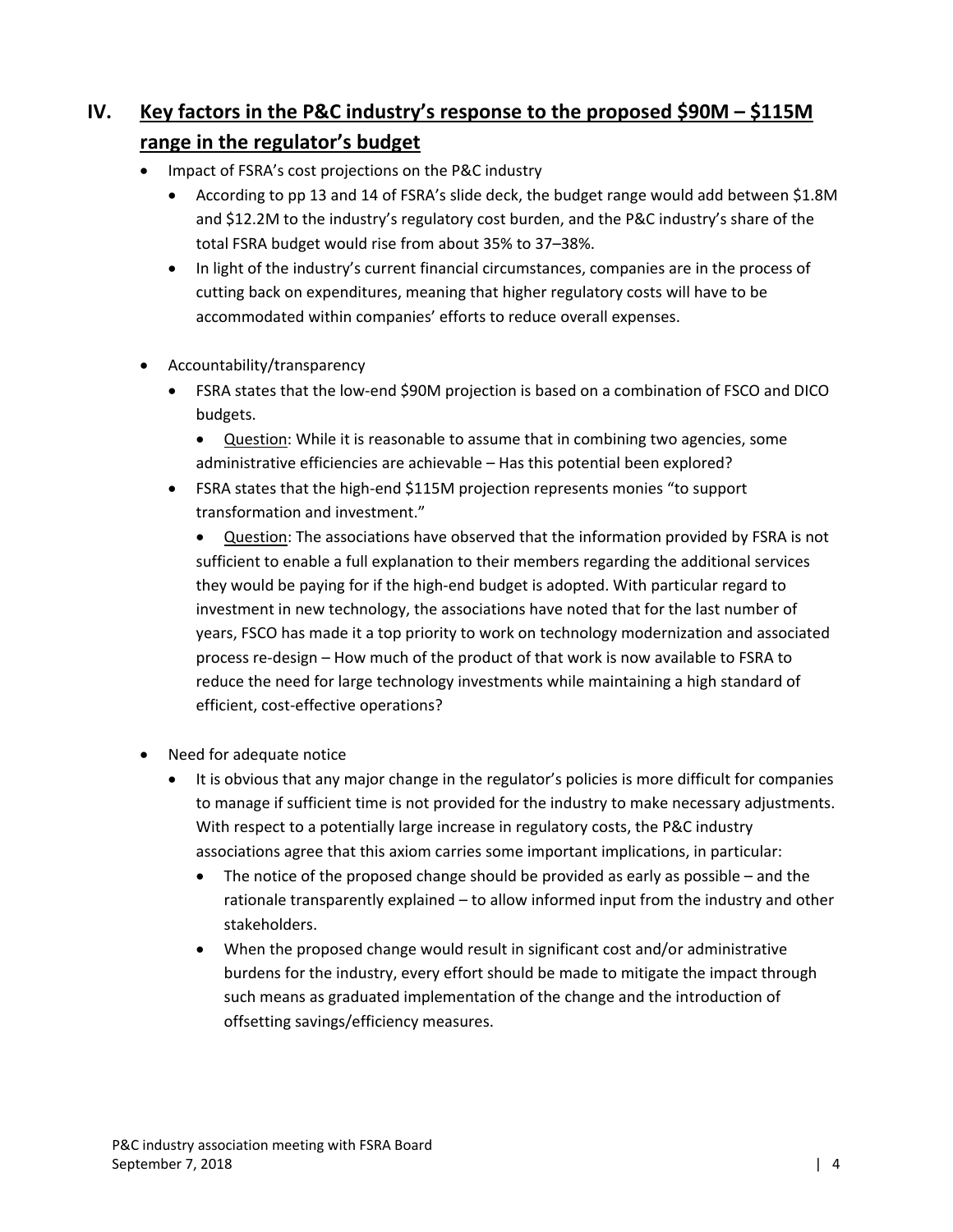## *RECOMMENDATIONS (1)*

From these factors or principles, the associations offer several recommendations for the Board's consideration in its decisions on both the size of the FSRA budget it should approve and the processes to be followed to ensure transparency and accountability of the regulator's budgeting process.

- 1. Consideration should be given to directing FSRA to set up its budget in layers, starting with a base of core costs and then adding time-limited special-purpose or project funding, separately identified, and whose costs would disappear once the project is completed.
- 2. In establishing the budget for the first years of FSRA's operation, there should be a clear delineation between start-up costs and those expenses that will be ongoing for the regulator. This will allow the initial costs associated with establishing FSRA and the systems it requires to be eliminated from the budget when this process ends.
- 3. The principles of transparency and accountability, which the draft fee rule endorses, demand that FSRA's annual budgeting process is vigorous and open. In order to facilitate meaningful input from the industry, the process should include detailed reporting by the regulator of expenditures matched with activity areas and priorities. It should also incorporate the principle that budgetary surpluses and deficits will be explained and accounted for in subsequent years' assessments.
- 4. FSRA should place a high priority on reforming those regulatory activities that are at present notoriously inefficient and that consume significant resources of the regulator and industry.
	- For example, the current rate regulation system for auto insurance is projected to consume 11% of the regulator's budget. These costs could be substantially reduced through redesign, streamlining and greater reliance on the competitive market to establish auto insurance rates.
	- The processes by which the current regulator grants thousands of licences each year have been identified by the associations as grossly inefficient, duplicative, administratively costly and slow. This is another area where we believe early attention to remediation will significantly reduce ongoing costs to the regulator and the industry.
- 5. At a general level, FSRA should adopt a "least‐cost" approach to carrying out its mandate. Where there are alternative, less costly means to achieving oversight goals, these should be pursued. The process for deciding on new regulatory initiatives should always include transparent analysis of the balance between costs and benefits.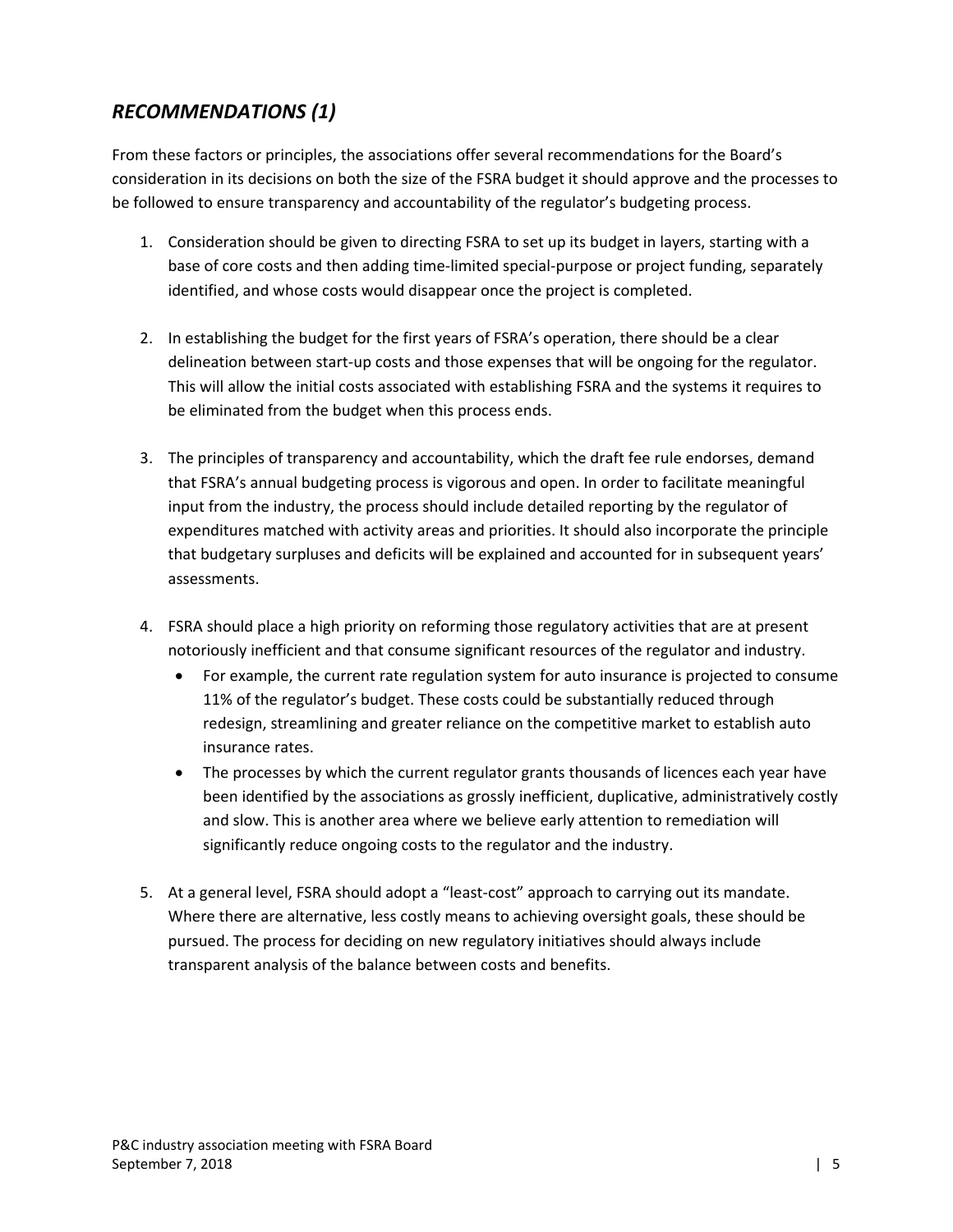#### **V. Fixed‐ vs. Variable‐Fee Rate**

 While the industry associations see the value of having the degree of confidence about future costs that could come with the fixed‐rate model, we have agreed that, at least for the first years of FSRA's operations, the variable‐rate model is the most sensible one. Our specific recommendations on this issue follow.

## *RECOMMENDATIONS (2)*

- 6. Adoption of the variable‐fee model highlights the importance of ensuring that FSRA's annual budgeting process is robust and respects the need to avoid abrupt increases in costs to the industry funders.
- 7. As part of the 3‐year review of the fee rule, the issue of fixed versus variable rate should be revisited. For this review, FSRA should provide substantive justification for the model it will recommend going forward.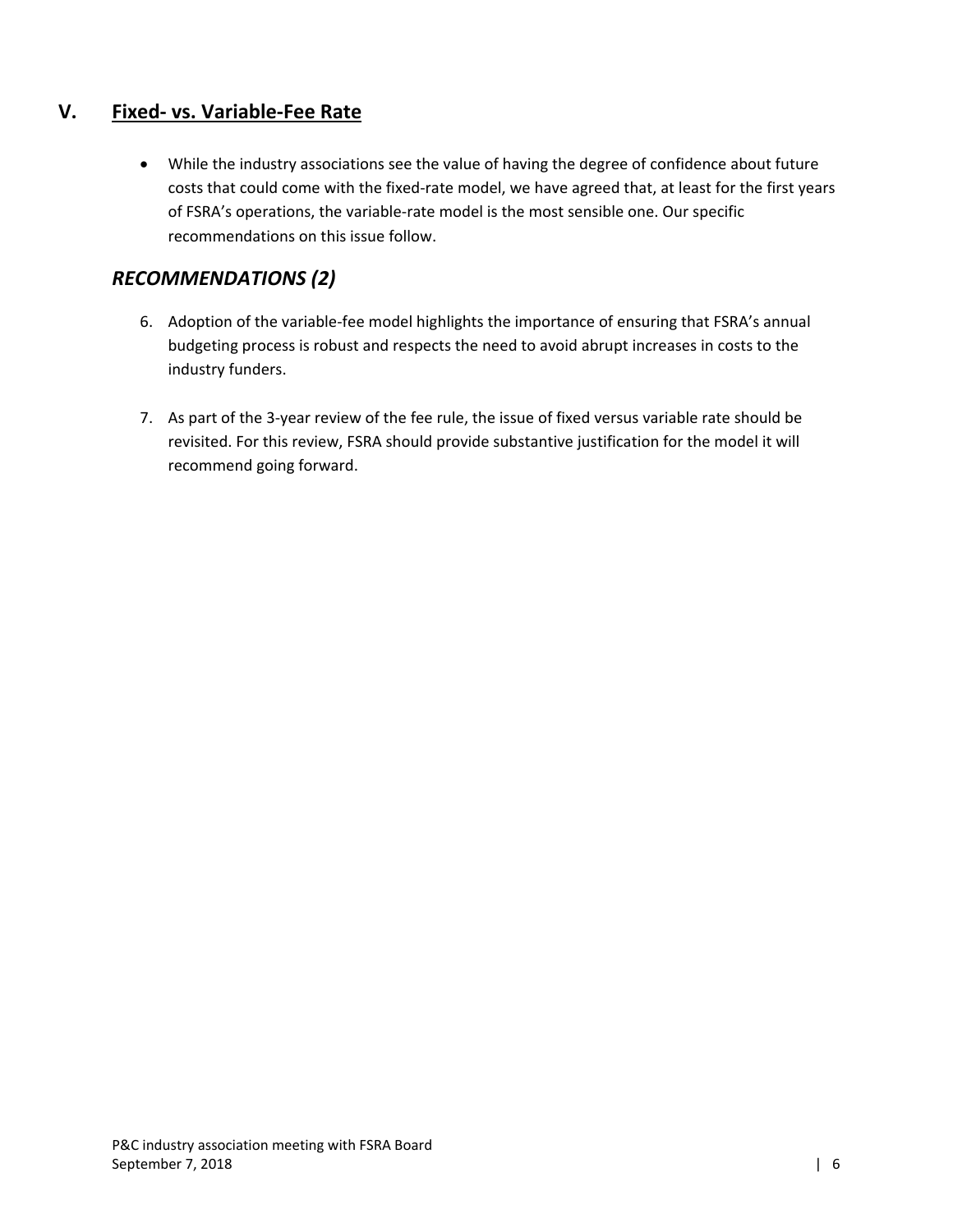#### **VI. Associations recommendations on other elements of the proposed fee rule**

## *RECOMMENDATIONS (3)*

- 8. The associations support the principle of industry self‐funding of its own regulation and note that this principle is reflected in the allocation of funding for the major financial sectors as set out on pages 13 & 14 of FSRA's slide deck.
	- This principle is also consistent with our understanding that it is FSRA's intention to include, within the funding envelope for auto insurance rate regulation, the funding required for the regulator's efforts in implementing auto insurance claims cost control and reform of the auto insurance rate regulation system. Both of these issues are signal priorities for Ontario's auto insurance carriers.
- 9. At least for the first few years of FSRA's operation, the associations support the proposal to allocate industry assessments for market conduct activities on company shares of Direct Written Premium. This is the best and most accurate measure of industry activity and its interface with consumers within the province – which it is the mandate of FSRA to oversee.
- 10. Looking forward to the 3‐year review, however, some associations advocate for FSRA to bring forward evidence on the regulator's experience with the relative costs of market conduct supervision for the different segments of the P&C industry. Based on that evidence, a case may be made at that time for greater refinement of the cost allocation formula – through assessments and/or activity fees – to match companies' regulatory costs with the proportionate effort applied to their market conduct supervision.
- 11. Within the P&C insurance sector, it appears that FSRA is proposing a departure from the industry self‐funding rule with respect to two subsectors: health care providers and adjuster/agent licensing. We disagree with this proposal.
	- Health care providers (HCPs): FSRA's proposal to hold funding from HCPs to cover the cost of their regulation at current levels would cost insurance carriers an extra \$770,000 at the low end of the regulator's budgetary scenario and \$2 million at the high end. This is not only inconsistent with the industry self‐funding principle, but is also not reflective of the enormous benefits that the medical/rehabilitation community has derived from their participation in Ontario's auto insurance system at compensation rates that are much higher than are paid by workers' compensation or Ontario's public health system. In 2017, 68,000 HCPs billed auto carriers through the system's Health Claims for Auto Insurance (HCAI) system for assessing and treating the approximately 65,000 people reported injured each year. This was a 25% increase in the numbers from 2013. Regarding the principal provider groups serving traffic injured claimants, there was growth in all categories. Only in the case of chiropractors has the HCP workforce growth been modest (at 3%), but that appears to have been more than made up for in the large increases in the numbers of alternative providers – for example, physiotherapists, +50%;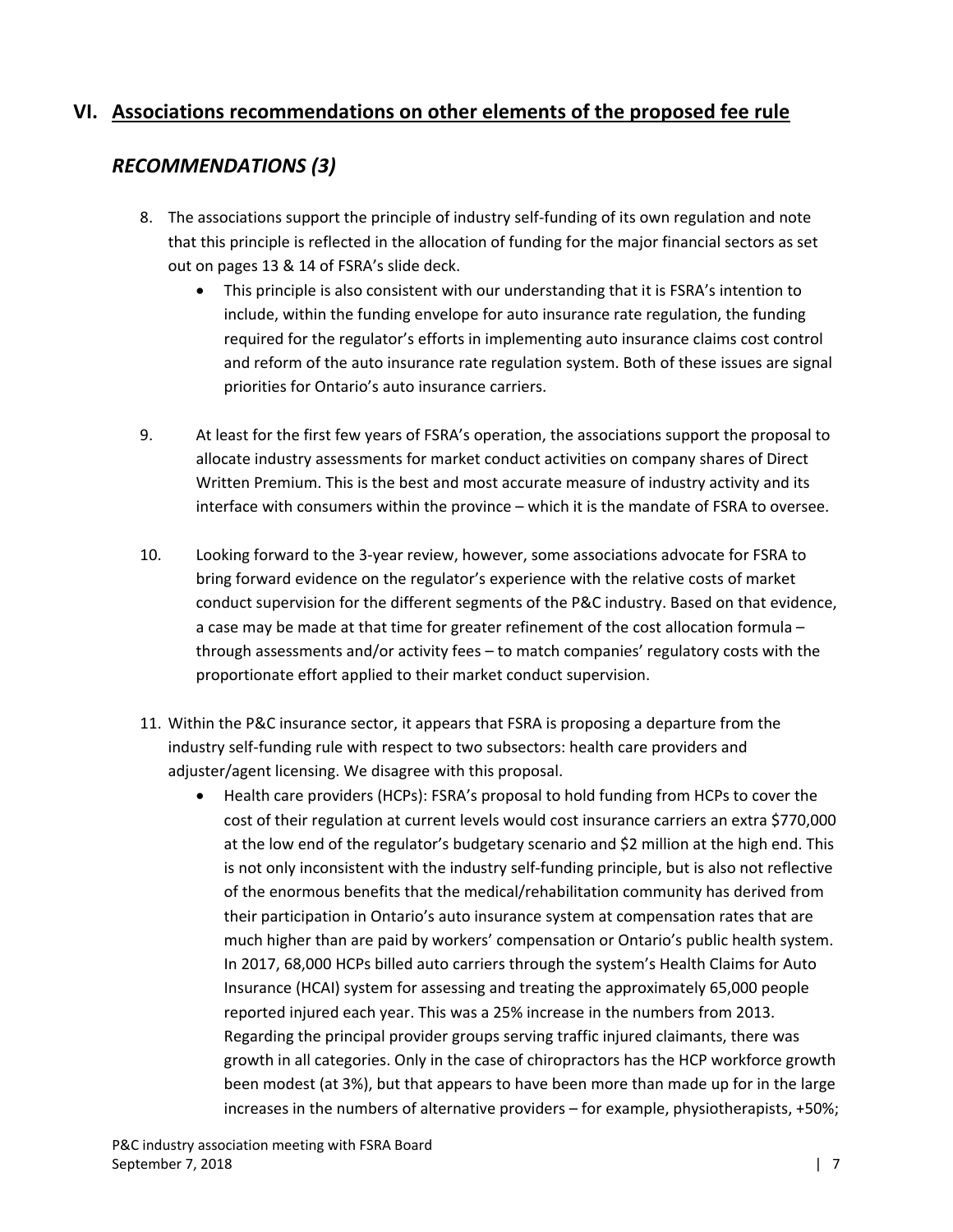massage therapists, +29%; occupational therapists, +38%; general practitioner physicians, +16%.

Clearly, the numbers do not support any concern that charging HCPs for the full cost of their oversight by FSRA would threaten the availability of their services for accident victims. For this reason we fundamentally reject the notion that HCPs would not be **expected** to share equitably in supporting the regulator's increasing costs.

- Adjuster/agent licensing: On page 36 of FSRA's slide deck, it appears that FSRA may be proposing to reduce the share of regulator funding from these important participants in the P&C insurance system. As noted earlier, there is significant room for improving the efficiency of the regulator's licensing operations. However, we see no reason for exempting adjusters and agents from paying their fair share of regulatory costs.
- 12. While the associations support the **principle** of requiring all corporate entities to contribute to the cost of their regulation, some are not prepared to endorse a "minimum fee" policy without any information from FSRA on how a minimum amount would be determined and potentially impact their member companies.

#### **VII. Conclusion**

Our final message to FSRA's Board members is to emphasize our view that any discussion of a new and potentially higher cost structure for the new regulator must be predicated on the expectation that FSRA will bring positive change to the regulatory environment for P&C insurance and our industry's ongoing ability to meet the needs of our customers. For too long, some of the most serious issues affecting the health of P&C markets – in particular, the high cost of traffic injury claims and a persistently heavyhanded and costly auto rate regulation system – have gone unaddressed by the current insurance regulator. This is the principal reason why our associations endorsed the Expert Panel's vision for a new modern regulator that is able and willing both to remedy long-standing problems in our industry's regulatory environment and to set the stage for meeting the many new challenges that the industry faces today and in the future. Positive, proactive, evidence‐based change is what we are now expecting of FSRA.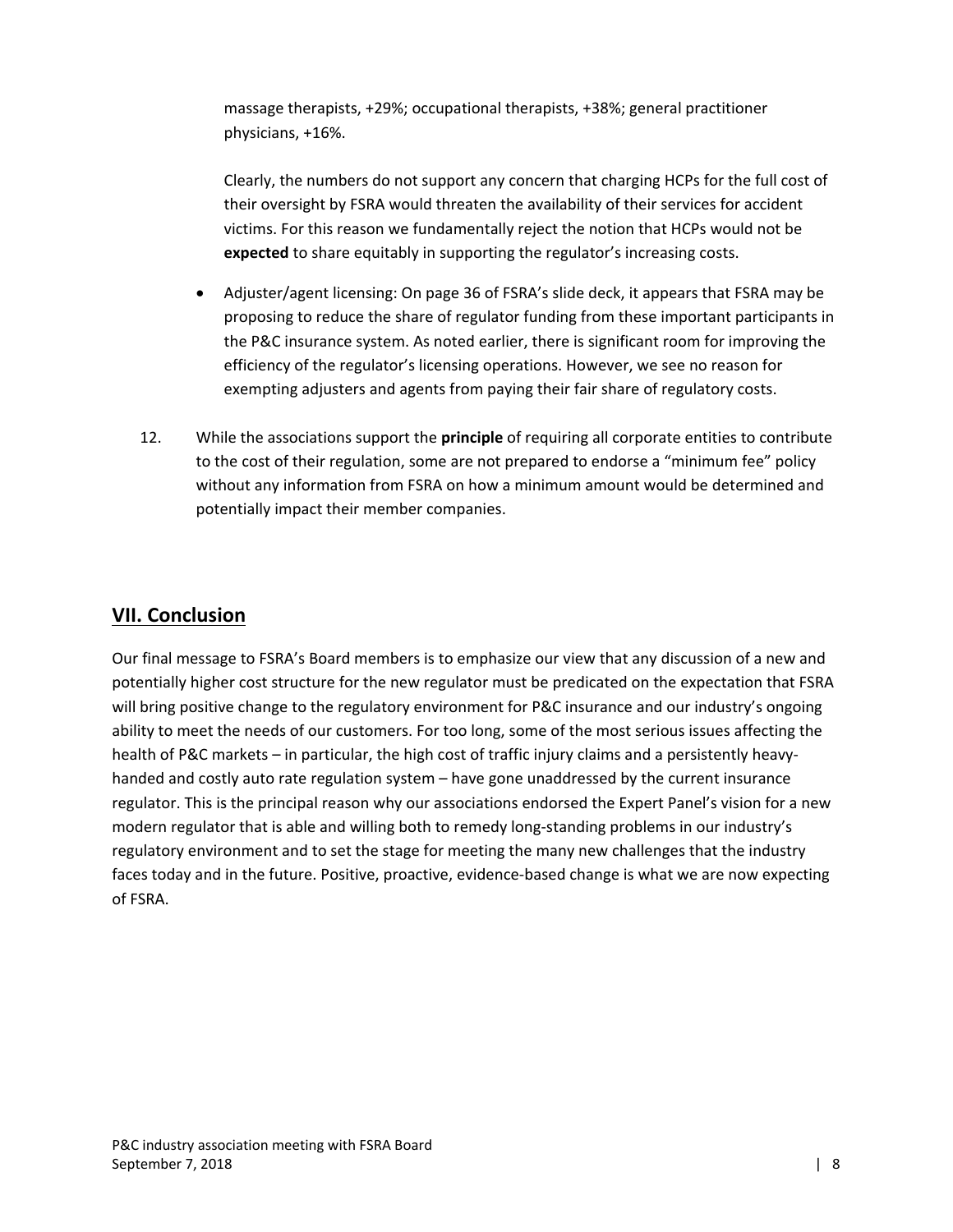#### **Summary of Recommendations**

- 1. Consideration should be given to directing FSRA to set up its budget in layers, starting with a base of core costs and then adding time-limited special-purpose or project funding, separately identified and whose costs would disappear once the project had been completed.
- 2. In establishing the budget for the first years of FSRA's operation, there should be a clear delineation between "start‐up" costs and those expenses that will be ongoing for the regulator. This will allow the initial costs associated with establishing FSRA and the systems it requires to be eliminated from the budget when this process ends.
- 3. The principles of transparency and accountability, which the draft fee rule endorses, demand that FSRA's annual budgeting process is vigorous and open. In order to facilitate meaningful input from the industry, the process should include detailed reporting by the regulator of expenditures matched with activity areas and priorities. It should also incorporate the principle that budgetary surpluses and deficits will be explained and accounted for in subsequent year assessments.
- 4. FSRA should place a high priority on reforming those regulatory activities that are at present notoriously inefficient and that consume significant resources of the regulator and industry. In particular:
	- The current rate regulation system for auto insurance is projected to consume 11% of the regulator's budget. These costs could be substantially reduced through redesign, streamlining and greater reliance on the competitive market to establish auto insurance rates.
	- The processes by which the current regulator grants thousands of licenses each year have been identified by the associations as grossly inefficient, duplicative, administratively costly and slow. This is another area where we believe early attention to remediation will significantly reduce ongoing costs to the regulator and the industry.
- **5.** At a general level, FSRA should adopt a "least-cost" approach to carrying out its mandate. Where there are alternative, less costly, means to achieving oversight goals, these should be pursued. The process for deciding on new regulatory initiatives should always include transparent analysis of the balance between cost and benefits.
- 6. Adoption of the variable‐fee model highlights the importance of ensuring that FSRA's annual budgeting process is robust and respects the need to avoid abrupt increases in costs to the industry funders.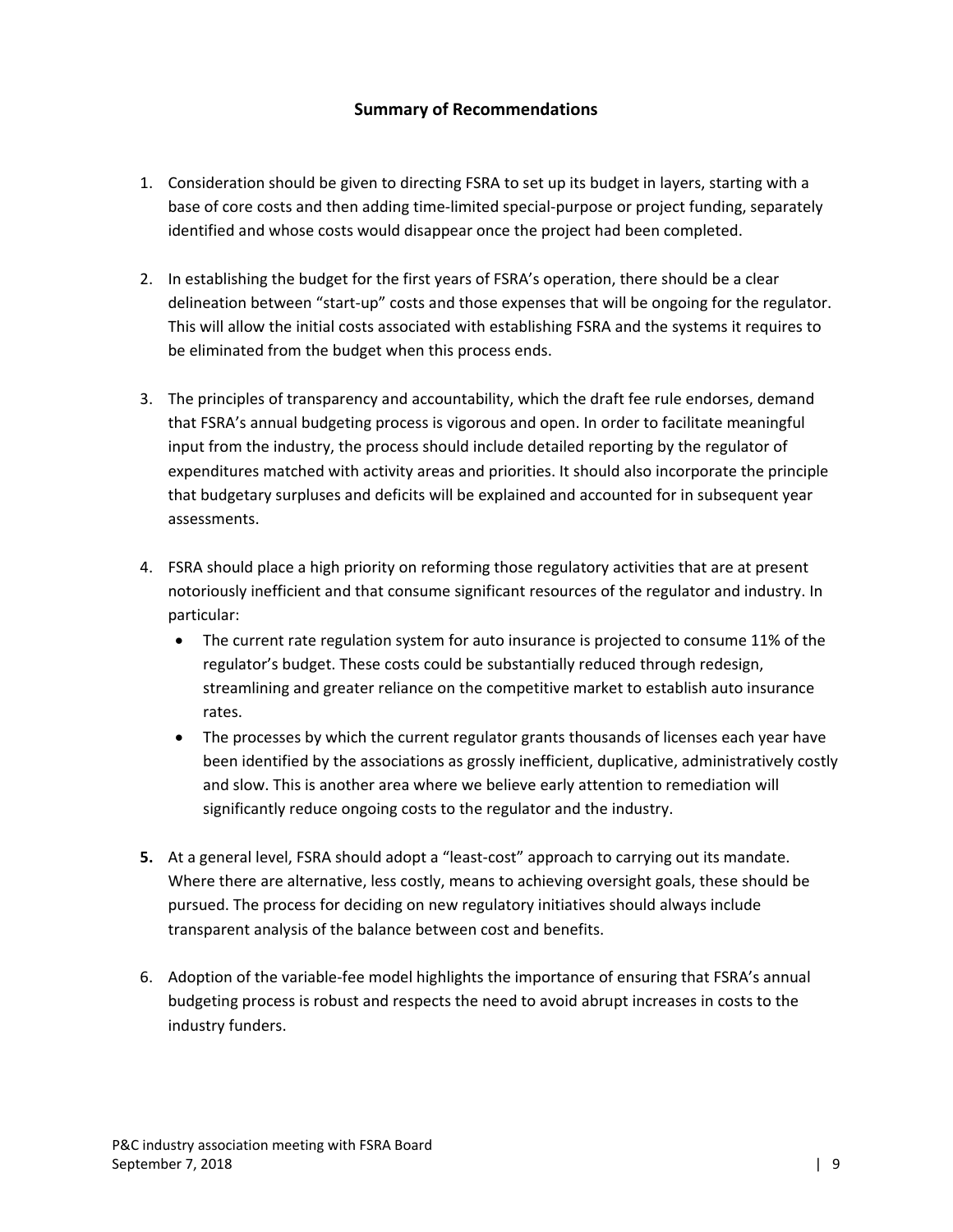- 7. As part of the 3‐year review of the fee rule, the issue of fixed versus variable rate should be revisited. For this review, FSRA should provide substantive justification for the model it will recommend going forward.
- 8. The associations support the principle of industry self-funding of its own regulation and note that this principle is reflected in the allocation of funding for the major financial sectors as set out on pages 13 & 14 of FSRA's slide deck.
	- This principle is also consistent with our understanding that it is FSRA's intention to include, within the funding envelope for auto insurance rate regulation, the funding required for the regulator's efforts in implementing auto insurance claims cost control and reform of the auto insurance rate regulation system. Both of these issues are signal priorities for Ontario's auto insurance carriers.
- 9. At least for the first years of FSRA's operations, the associations support the proposal to base the allocation of industry assessments for market conduct activities on company shares of Direct Written Premium. This is the best and most accurate measure of industry activity and its interface with consumers within the province – which it is the mandate of FSRA to oversee.
- 10. Looking forward to the 3-year review, some associations advocate for FSRA to bring forward evidence on the regulator's experience with the relative costs of market conduct supervision for the different segments of the P&C industry. Based on that evidence, a case may be made at that time for greater refinement of the cost allocation formula – through assessments and/or activity fees – to match companies' regulatory costs with the proportionate effort applied to their market conduct supervision.
- 11. Within the P&C insurance sector, it appears that FSRA is proposing a departure from the industry self‐funding rule with respect to two subsectors: health care providers and adjuster/agent licensing. We disagree with this proposal.
	- Health care providers (HCPs): FSRA's proposal to hold funding from HCPs to cover the cost of their regulation at current levels would cost insurance carriers an extra \$770,000 at the low end of the regulator's budgetary scenario and \$2 million at the high end. This is not only inconsistent with the industry self-funding principle, but is also not reflective of the enormous benefits that the medical/rehabilitation community has derived from their participation in Ontario's auto insurance system at compensation rates that are much higher than are paid by workers' compensation or Ontario's public health system. In 2017, 68,000 HCPs billed auto carriers through the Health Claims for Auto Insurance (HCAI) system for assessing and treating the approximately 65,000 people reported injured each year. This was a 25% increase in the numbers from 2013. Regarding the principal provider groups serving traffic injured claimants, there was growth in all categories. Only in the case of chiropractors has the HCP workforce growth been modest (at 3%), but that appears to have been more than made up for in the large